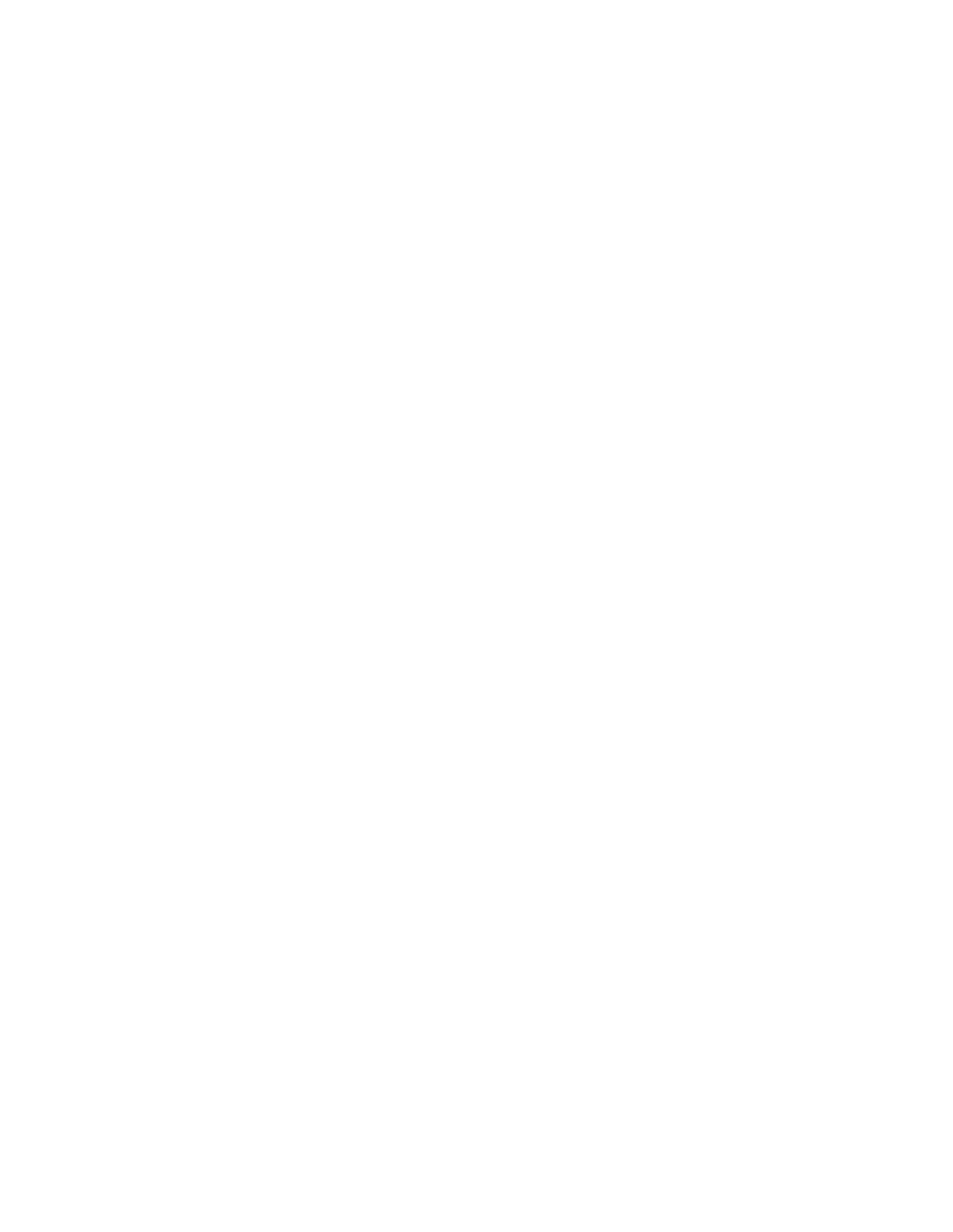## 108TH CONGRESS<br>2D SESSION **H. CON. RES. 462**

## **CONCURRENT RESOLUTION**

- Whereas April 10, 2004, marked the 25th anniversary of the enactment of the Taiwan Relations Act (22 U.S.C. 3301 et seq.), codifying in law the basis for continued commercial, cultural, and other relations between the United States and Taiwan;
- Whereas it is and will continue to be United States policy to further encourage and expand these extensive commer-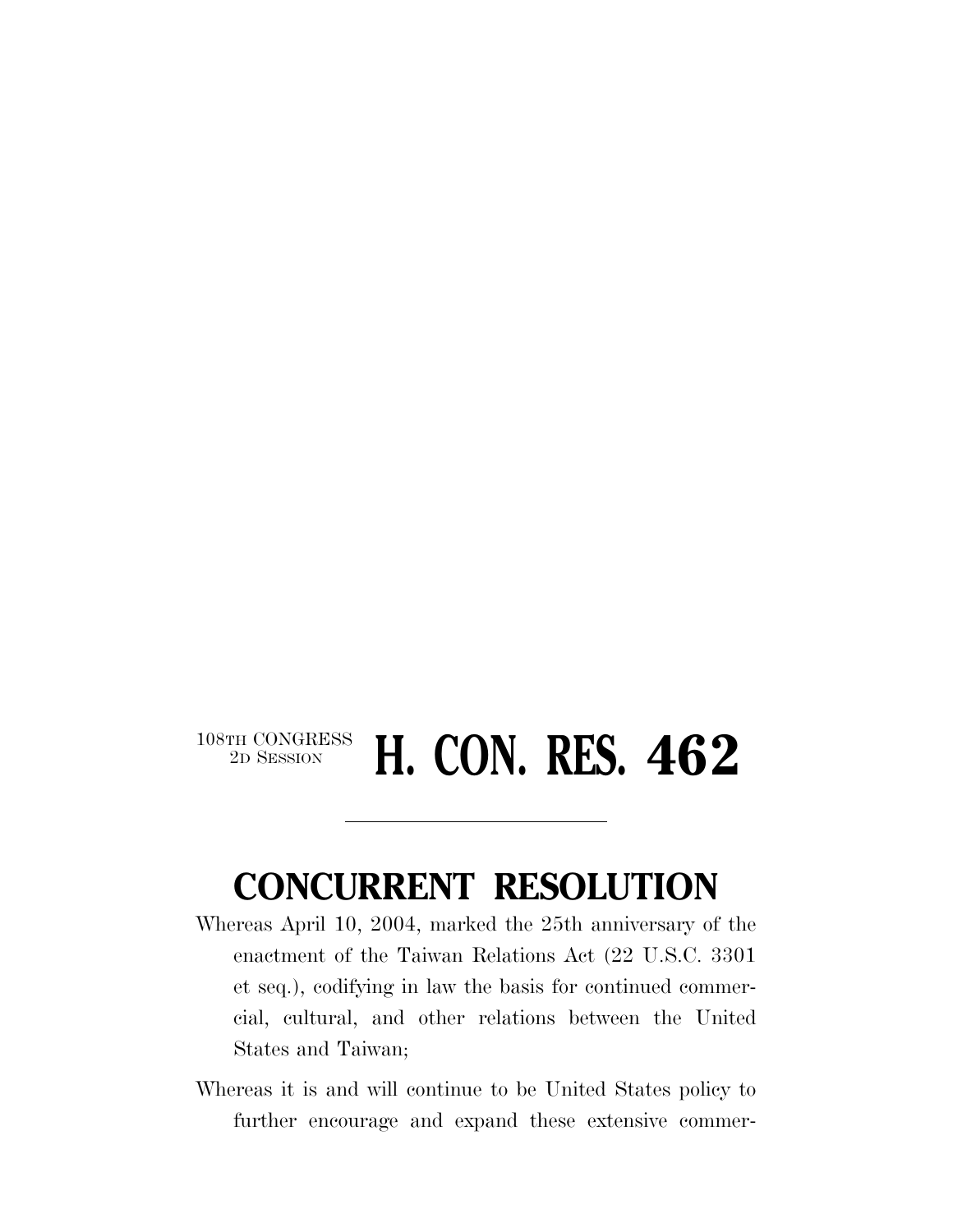cial, cultural, and other relations between the people of the United States and the people of Taiwan during the next quarter century;

- Whereas since its enactment in 1979 the Taiwan Relations Act has been instrumental in maintaining peace, security, and stability in the Taiwan Strait;
- Whereas when the Taiwan Relations Act was enacted, it affirmed that the decision of the United States to establish diplomatic relations with the People's Republic of China was based on the expectation that the future of Taiwan would be determined by peaceful means;
- Whereas the Government of the People's Republic of China refuses to renounce the use of force against Taiwan;
- Whereas the Department of Defense report entitled ''Annual Report on the Military Power of the People's Republic of China,'' dated July 30, 2003, documents that the Government of the People's Republic of China is seeking coercive military options to resolve the Taiwan issue and, as of the date of the report, has deployed approximately 450 short-range ballistic missiles against Taiwan and is adding 75 missiles per year to this arsenal;
- Whereas the escalating arms buildup of missiles and other offensive weapons by the People's Republic of China in areas adjacent to the Taiwan Strait is a threat to the peace and security of the Western Pacific area;
- Whereas section 3 of the Taiwan Relations Act (22 U.S.C. 3302) requires that the United States Government will make available defense articles and defense services in such quantity as may be necessary to enable Taiwan to maintain a sufficient self-defense capability;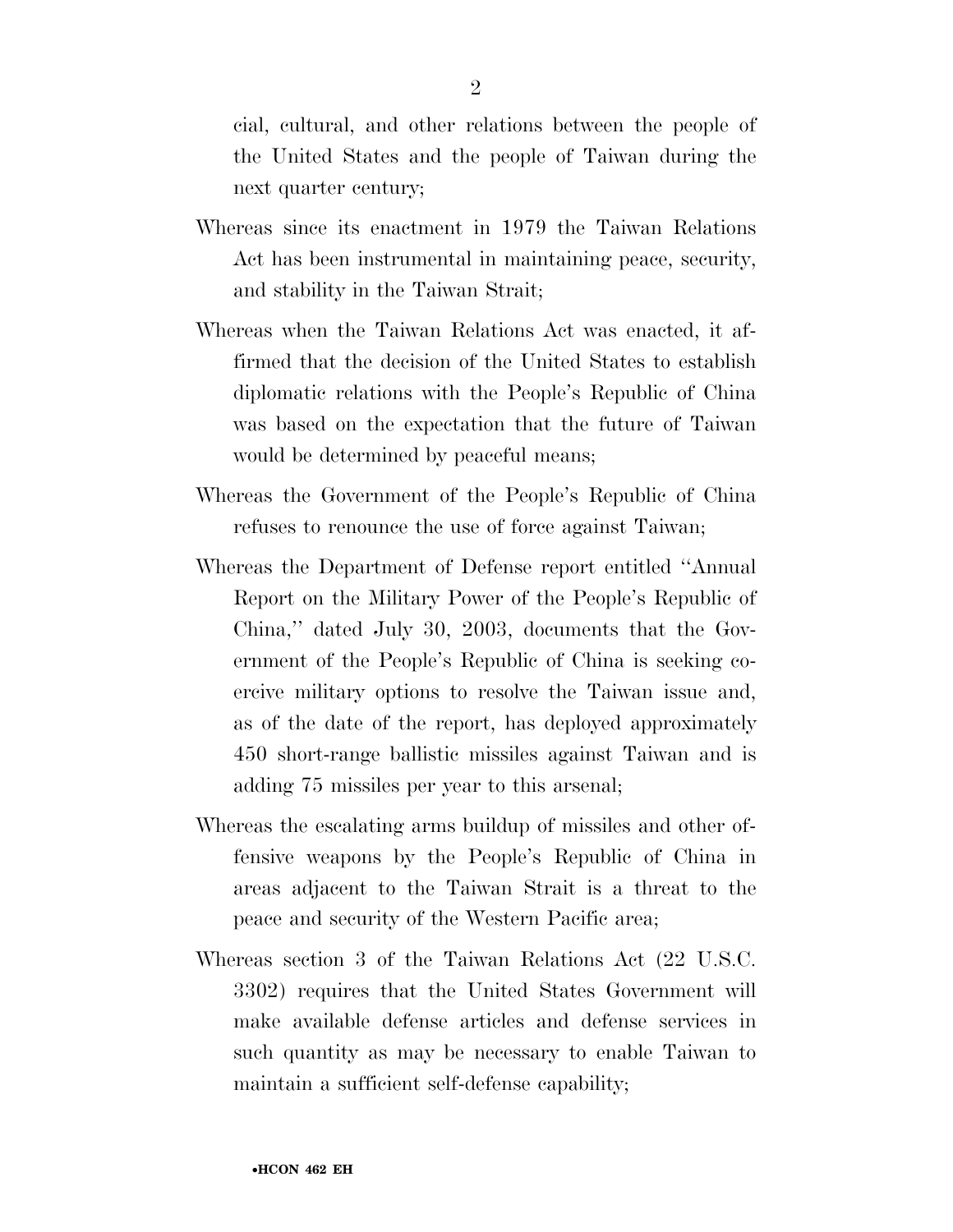- Whereas the Taiwan Relations Act requires the United States to maintain the capacity to resist any resort to force or other forms of coercion that would jeopardize the security, or the social or economic system, of the people of Taiwan;
- Whereas the Taiwan Relations Act affirms the preservation and enhancement of the human rights of the people of Taiwan as an objective of the United States;
- Whereas Taiwan serves as a model of democratic reform for the People's Republic of China;
- Whereas Taiwan's 1996 election was the first time in five millennia of recorded Chinese history that a democratically elected president took office;
- Whereas Taiwan's democracy has deepened with a peaceful transfer of power from one political party to another after the presidential election of 2000;
- Whereas the relationship between the United States and Taiwan has deepened with Taiwan's evolution into a fullfledged, multi-party democracy that respects human rights and civil liberties;
- Whereas high-level visits between government officials of the United States and Taiwan are not inconsistent with the ''one China policy''; and
- Whereas any attempt to determine Taiwan's future by other than peaceful means and other than with the express consent of the people of Taiwan would be considered of grave concern to the United States: Now, therefore, be it
	- 1 *Resolved by the House of Representatives (the Senate*
	- 2 *concurring),* That—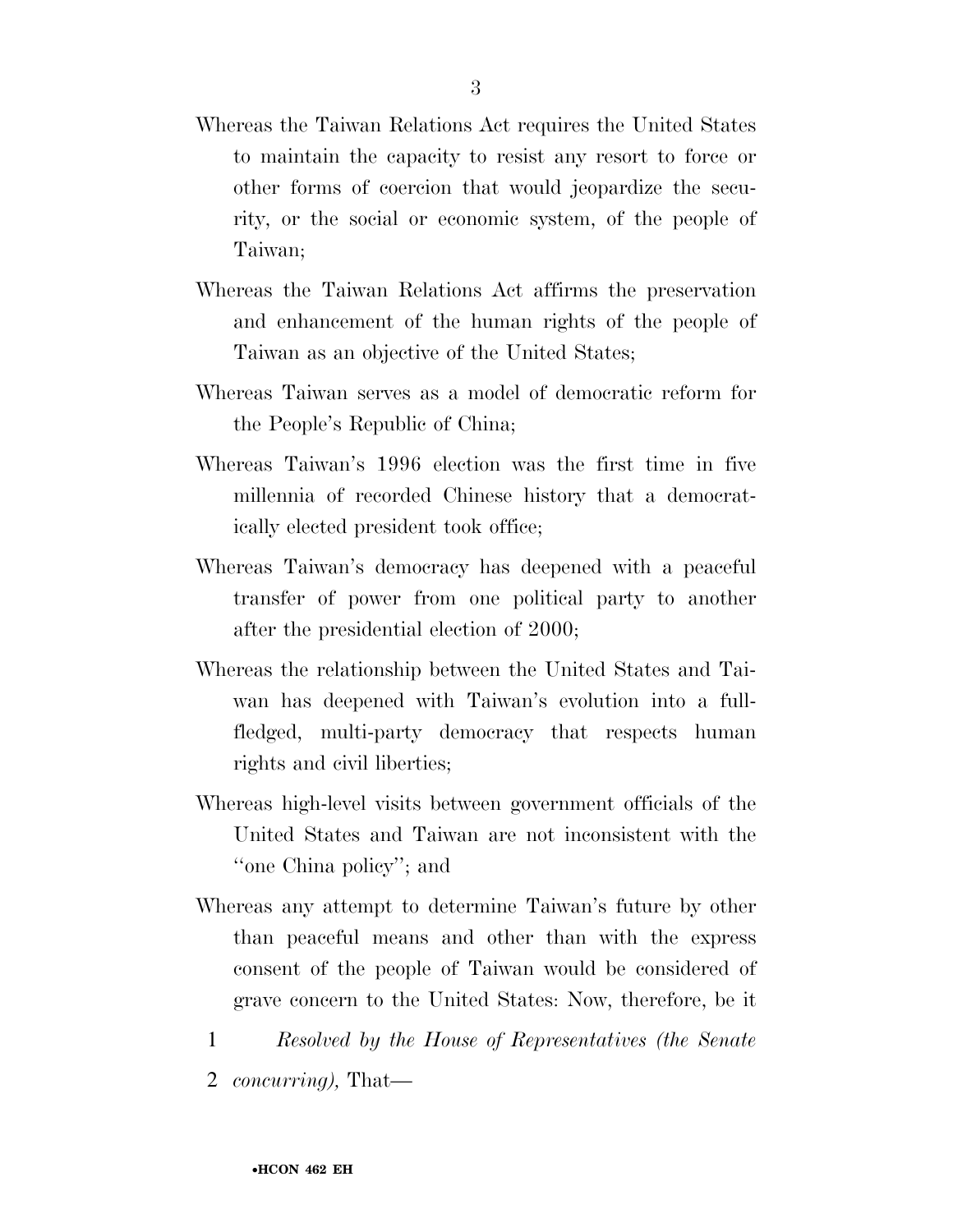(1) Congress reaffirms its unwavering commit- ment to the Taiwan Relations Act (22 U.S.C. 3301 et seq.) as the cornerstone of United States relations with Taiwan;

 (2) the military modernization and weapons procurement program of the People's Republic of China is a matter of grave concern, and particularly the current deployment of approximately 500 mis-siles directed toward Taiwan;

 (3) the President should direct all appropriate United States Government officials to raise these grave concerns regarding military threats to Taiwan with officials of the Government of the People's Re-public of China;

 (4) the President and Congress should deter- mine whether the escalating arms buildup, including deployment of offensive weaponry and missiles in areas adjacent to the Taiwan Strait, requires that additional defense articles and services be made available to Taiwan, and the United States Govern- ment should encourage the leadership of Taiwan to devote sufficient financial resources to the defense of their island;

 (5) as recommended by the U.S.-China Eco-nomic and Security Review Commission, the Depart-